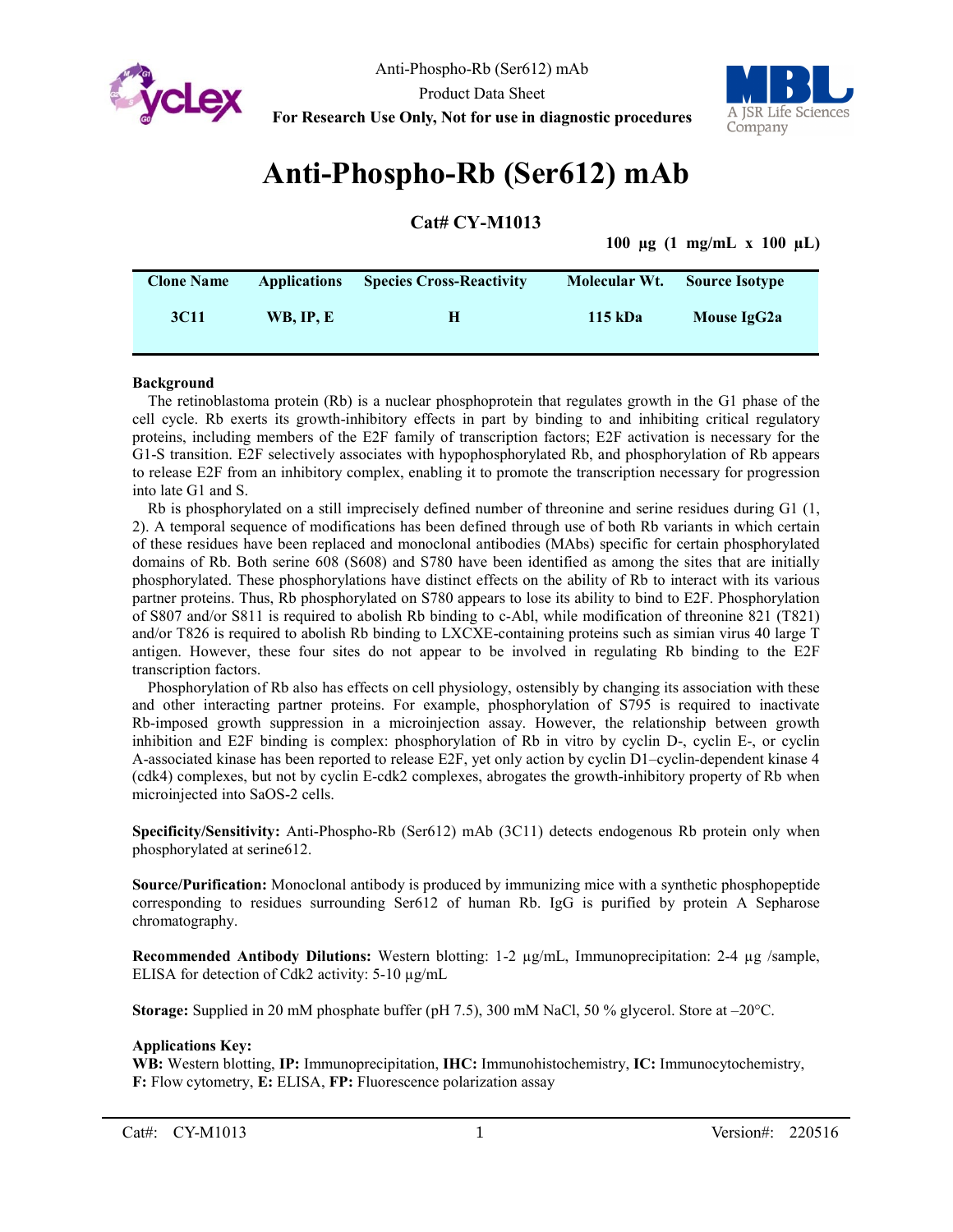



#### **Species Cross-Reactivity Key:**

**H:** Human, **M:** Mouse, **R:** Rat, **Hm:** Hamster, **Mk:** Monkey, **Mi:** Mink, **C:** Chicken, **X:** Xenopus, **Z:** Zebra fish (Species enclosed in parentheses are predicted to react based on 100 % sequence homology.)

#### **References:**

- 1. Kitagawa, M et al. The consensus motif for phosphorylation by cyclin D1-Cdk4 is different from that for phosphorylation by cyclin A/E-Cdk2 EMBO J. 15: 7060-7069, 1996
- 2. Suzuki, S et al. Enzyme-Linked Immunosorbent Assay for Distinct Cyclin-Dependent Kinase Activities Using Phosphorylation-Site-Specific Anti-Rb Monoclonal Antibodies. Anal Biochem. 301(1):65-74, 2002
- 3. Taya, Y et al. Generation and Application of Phospho-specific Antibodies for p53 and Rb Mehtods in Molecular Biology Vol. 223, 17-26: Tumor Suppressor Genes: Regulation and Function, and Medical Applications

#### **Fig.1 Western blot analysis of phosphorylated Rb in extracts from MOLT4 cell using Anti-Phospho-Rb (Ser612) mAb (3C11)**



#### MOLT4 cell extract (µg/lane)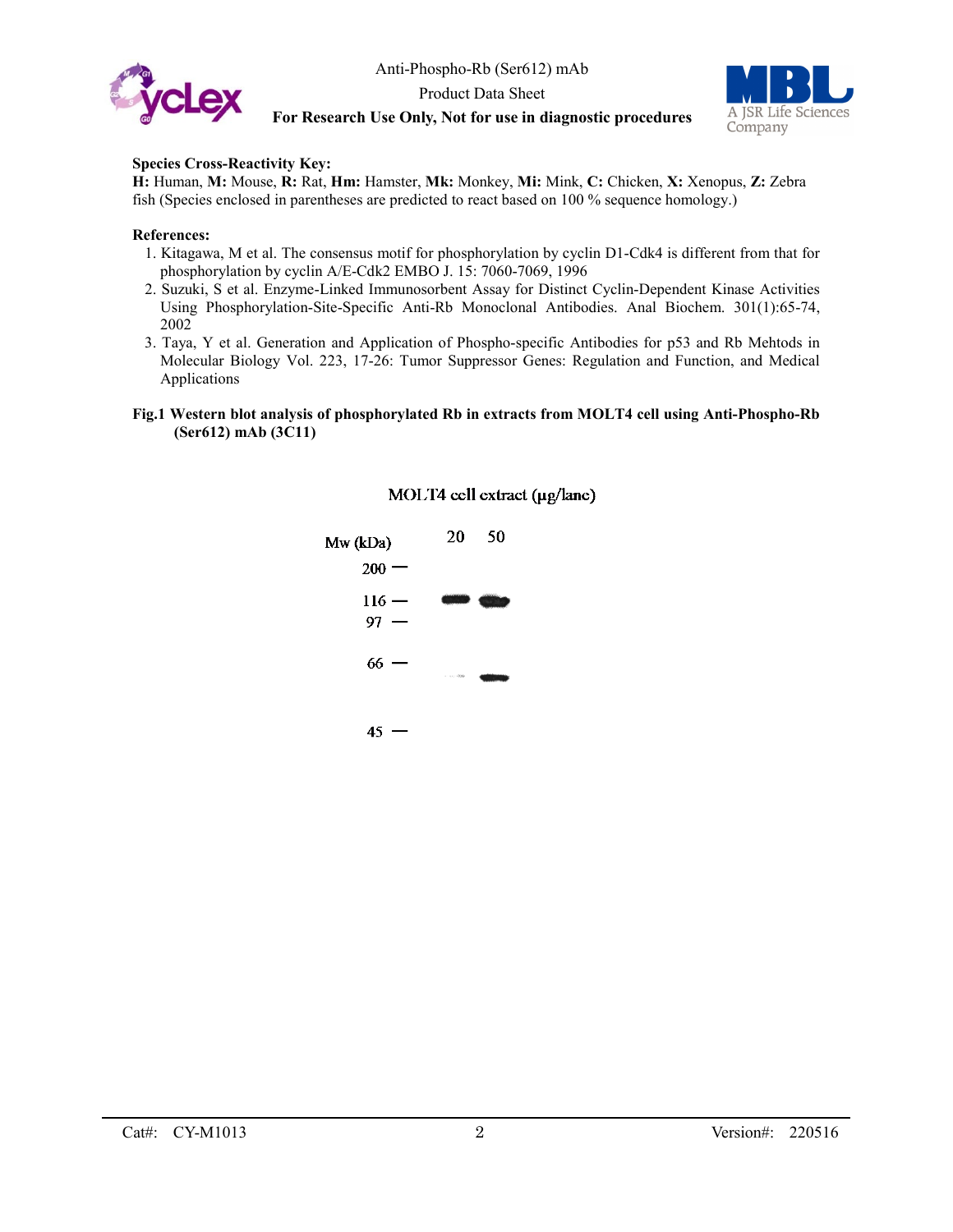



#### **Fig.2 IP-Western blotting phosphorylated Rb in HL60 cell lysate using Anti-Phospho-Rb (Ser612) mAb (3C11: lane 2)**



IP antibody:

- 1. Normal mouse IgG
- 2. Anti-phospho-pRb Ser612 clone 3C11
- 3. Anti-phospho-pRb Ser612 clone 4E4
- 4. Anti-phospho-pRb Ser807 clone 5H12
- 5. Anti-Rb mAb clone 3H9 (MBL, MK-15-3)

WB antibody:

Anti-Rb clone mAb 3H9 (MBL, MK-15-3)



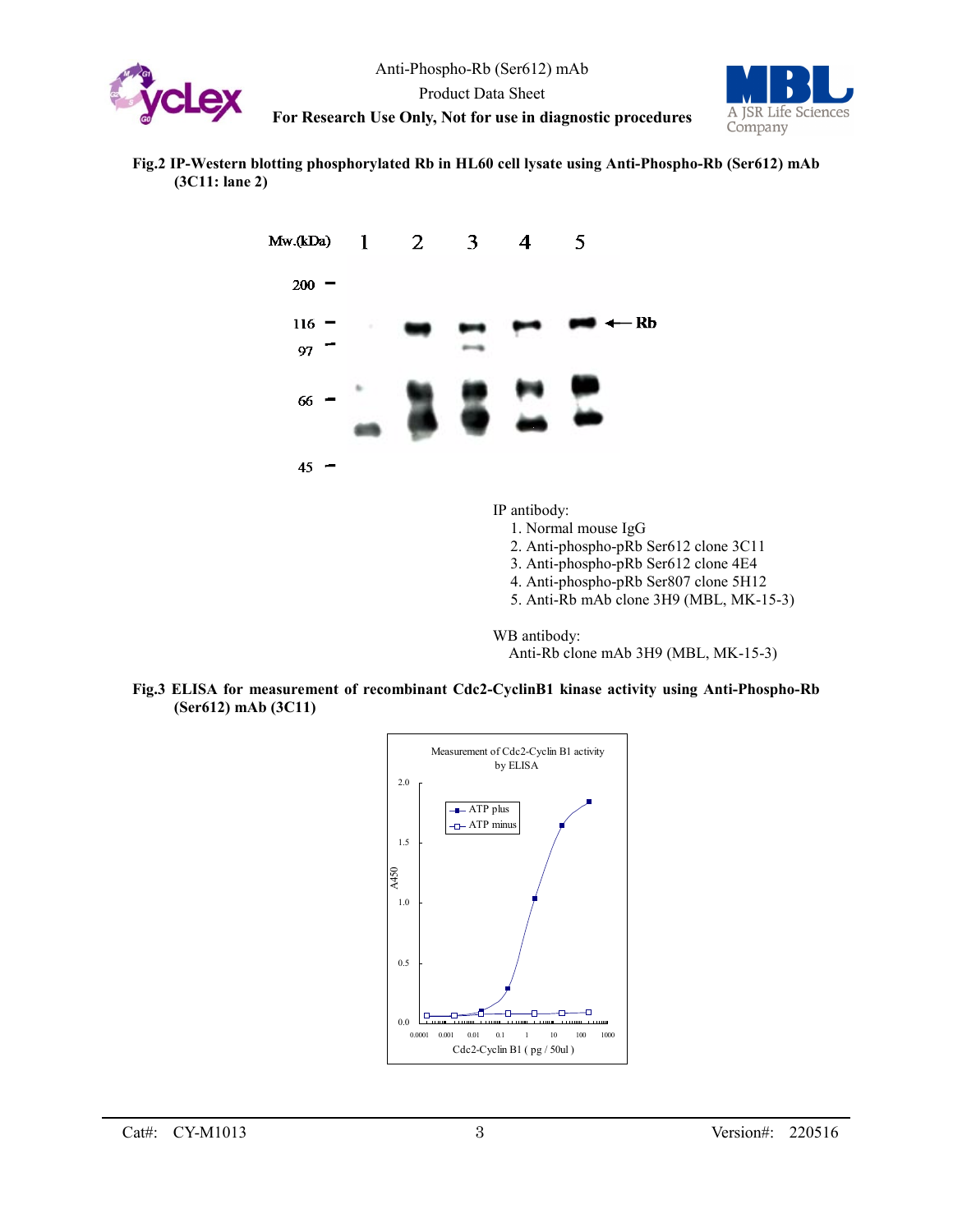

## Anti-Phospho-Rb (Ser612) mAb Product Data Sheet **For Research Use Only, Not for use in diagnostic procedures**



### **Western Immunoblotting Protocol**

#### **Solutions and Reagents**

*Note: Prepare solutions with Milli-Q or equivalently purified water.*

**Transfer Buffer:** 25 mM Tris base, 0.2 M glycine, 20 % methanol (pH 8.5)

**SDS Sample Buffer (1X):** 62.5 mM Tris-HCl (pH 6.8 at 25°C), 2 % w/v SDS, 10 % glycerol, 50 mM DTT, 0.01 % w/v bromophenol blue or phenol red

**Blocking Buffer:** 1X TBS, 0.1 % Tween-20 with 5 % w/v nonfat dry milk; for 150 mL, add 15 mL 10X TBS to 135 mL water, mix. Add 7.5 g nonfat dry milk and mix well. While stirring, add 0.15 mL Tween-20 (100 %).

**10X TBS (Tris-buffered saline):** To prepare 1 liter of 10X TBS: 24.2 g Tris base, 80 g NaCl; adjust pH to 7.6 with HCl (use at 1X).

**Primary Antibody Dilution Buffer:** 1X TBS, 0.1 % Tween-20 with 5 % blocking agent; for 20 mL, add 2 mL 10X TBS to 18 mL water, mix. Add 1.0 g BSA and mix well. While stirring, add 20 µL Tween-20  $(100\,\%).$ 

**Chemiluminescent HRP Detection:** secondary anti-rabbit antibody conjugated to horseradish peroxidase (HRP), ECL™ chemiluminescent reagent (Amersham Pharmacia)

**Wash Buffer TBS/T:** 1X TBS, 0.1 % Tween-20

**Blotting Membrane:** This protocol has been optimized for nitrocellulose membranes, which we recommend. PVDF membranes may also be used.

#### **Protein Blotting**

A general protocol for sample preparation is described below.

- 1. Treat cells by adding fresh media containing regulator for desired time.
- 2. Aspirate media from cultures; wash cells with 1X PBS; aspirate.
- 3. Lyse cells by adding 1X SDS Sample Buffer (100 µL per well of 6-well plate or 500 µL per plate of 10 cm<sup>2</sup> plate). Immediately scrape the cells off the plate and transfer the extract to a microcentrifuge tube. Keep on ice.
- 4. Sonicate for 10–15 seconds to shear DNA and reduce sample viscosity.
- 5. Heat a 20  $\mu$ L sample to 95–100°C for 5 minutes; cool on ice.
- 6. Microcentrifuge for 5 minutes.
- 7. Load 20 µL onto SDS-PAGE gel (10 cm x 10 cm).
- 8. Electrotransfer to nitrocellulose membrane.

#### **Membrane Blocking and Antibody Incubations**

*Note: Volumes are for 10 cm x 10 cm (100 cm2) of membrane; for different sized membranes, adjust volumes accordingly.*

- 1. (Optional) After transfer, wash nitrocellulose membrane with 25 mL TBS for 5 minutes at room temperature.
- 2. Incubate membrane in 25 m of Blocking Buffer for 1 hour at room temperature.
- 3. Wash 3 times for 5 minutes each with 15 mL of TBS/T.
- 4. Incubate membrane and primary antibody (at the appropriate dilution) in 10 mL Primary Antibody Dilution Buffer with gentle agitation overnight at 4°C.
- 5. Wash 3 times for 5 minutes each with 15 mL of TBS/T.
- 6. Incubate membrane with HRP-conjugated secondary antibody (1:3,000 in 10 mL of Blocking Buffer with gentle agitation for 1 hour at room temperature.
- 7. Wash 3 times for 5 minutes each with 15 mL of TBS/T.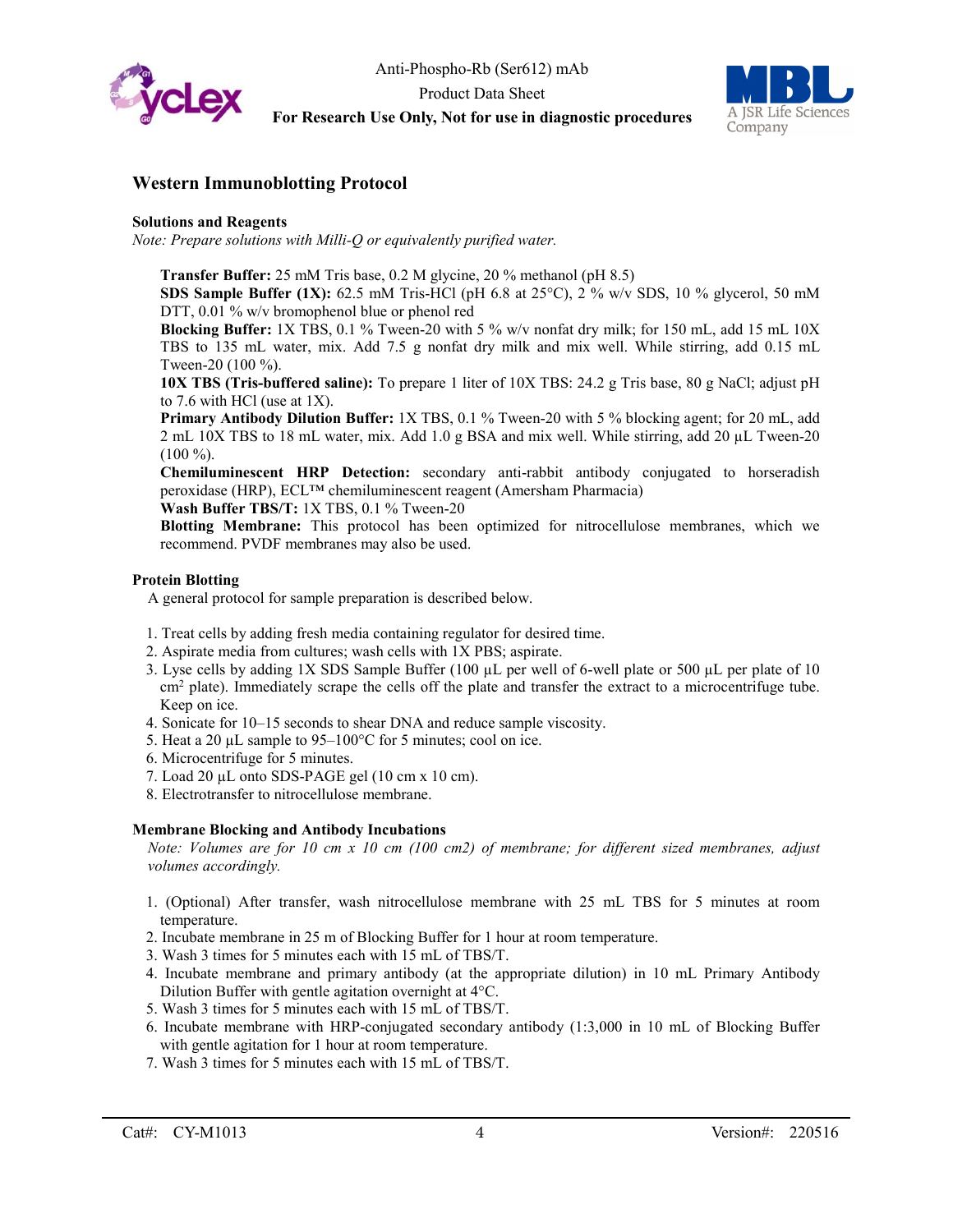



#### **Detection of Proteins**

- 1. Incubate membrane with 4 mL ECL™ with gentle agitation for 1 minute at room temperature.
- 2. Drain membrane of excess developing solution, do not let dry, wrap in plastic wrap and expose to x-ray film. An initial tensecond exposure should indicate the proper exposure time.

#### **Immunoprecipitation Followed by Western Immunoblotting Protocol**

#### **olutions and Reagents**

*Note: Prepare solutions with Milli-Q or equivalently purified water.*

**Cell Lysis Buffer (1X):** 20 mM Tris (pH 7.5), 150 mM NaCl, 1 mM EDTA, 1 mM EGTA, 1 % Triton X-100, 2.5 mM sodium pyrophosphate, 1 mM Glycerolphosphate, 1 mM Na3VO4, 1 µg/mL Leupeptin *Note: We recommend adding 1 mM PMSF before use.*

**Protein A Agarose Beads:** Add 5 mL of 1X PBS to 1.5 g of Protein A Agarose Beads. Shake 2 hours at 4°C; spin down. Wash pellet twice with PBS. Resuspend beads in 1 volume of PBS. (Can be stored for 2 weeks at 4°C)

**3X SDS Sample Buffer:** 187.5 mM Tris-HCl (pH 6.8 at 25°C), 6 % w/v SDS, 30 % glycerol, 150 mM DTT, 0.03 % w/v bromophenol blue,

**Transfer Buffer:** 25 mM Tris base, 0.2 M glycine, 20 % methanol (pH 8.5)

**Blocking Buffer:** 1X TBS, 0.1 % Tween-20 with 5 % w/v nonfat dry milk. For 150 mL, add 15 mL 10X TBS to 135 mL water, mix. Add 7.5 g nonfat dry milk and mix well. While stirring, add 0.15 mL Tween-20 (100 %).

**10X TBS (Tris-buffered saline):** For 1 liter of 10X TBS, use 24.2 g Tris base and 80 g NaCl. Adjust pH to 7.6 with HCl (use at 1X).

**Primary Antibody Dilution Buffer:** 1X TBS, 0.05 % Tween-20 with 5 % nonfat dry milk. For 20 mL, add 2 mL 10X TBS to 18 mL water, mix. Add 1.0 g nonfat dry milk and mix well. While stirring, add 10 µL Tween-20 (100 %).

**Wash Buffer TBS/T:** 1X TBS, 0.1 % Tween-20

**Chemiluminescent HRP Detection:** secondary anti-rabbit antibody conjugated to horseradish peroxidase (HRP), ECL™ chemiluminescent reagent (Amersham Pharmacia)

**Wash Buffer TBS/T:** 1X TBS, 0.1 % Tween-20

**Blotting Membrane:** This protocol has been optimized for nitrocellulose membranes, which we recommend. PVDF membranes may also be used.

#### **Preparing Cell Lysates**

- 1. Aspirate media. Treat cells by adding fresh media containing regulator for desired time.
- 2. To harvest cells under nondenaturing conditions, remove media and rinse cells once with ice-cold PBS.
- 3. Remove PBS and add 0.5 mL 1X ice-cold Cell Lysis Buffer plus 1 mM PMSF to each plate (10 cm<sup>2</sup>) and incubate the plate on ice for 5 minutes.
- 4. Scrape cells off the plate and transfer to microcentrifuge tubes. Keep on ice.
- 5. Sonicate 4 times for 5 seconds each on ice.
- 6. Microcentrifuge for 10 minutes at 4°C, and transfer the supernatant to a new tube. The supernatant is the cell lysate. If necessary, lysate can be stored at –80°C.

#### **Immunoprecipitation**

- 1. Take 200 µL cell lysate and add primary antibody; incubate with gentle rocking overnight at 4°C.
- 2. Add Protein A Agarose Beads (20 µL of 50 % bead slurry). Incubate with gentle rocking for 1–3 hours at  $4^{\circ}$ C.
- 3. Microcentrifuge for 30 seconds at 4°C. Wash pellet 2 times with 500 µL of 1X Cell Lysis Buffer. Keep on ice during washes.
- 4. Resuspend the pellet with 20 µL 3X SDS Sample Buffer. Votex, then microcentrifuge for 30 seconds.
- 5. Heat the sample to 95–100°C for 2–5 minutes.
- 6. Load the sample (15–30  $\mu$ L) on SDS-PAGE gel (12–15 %).